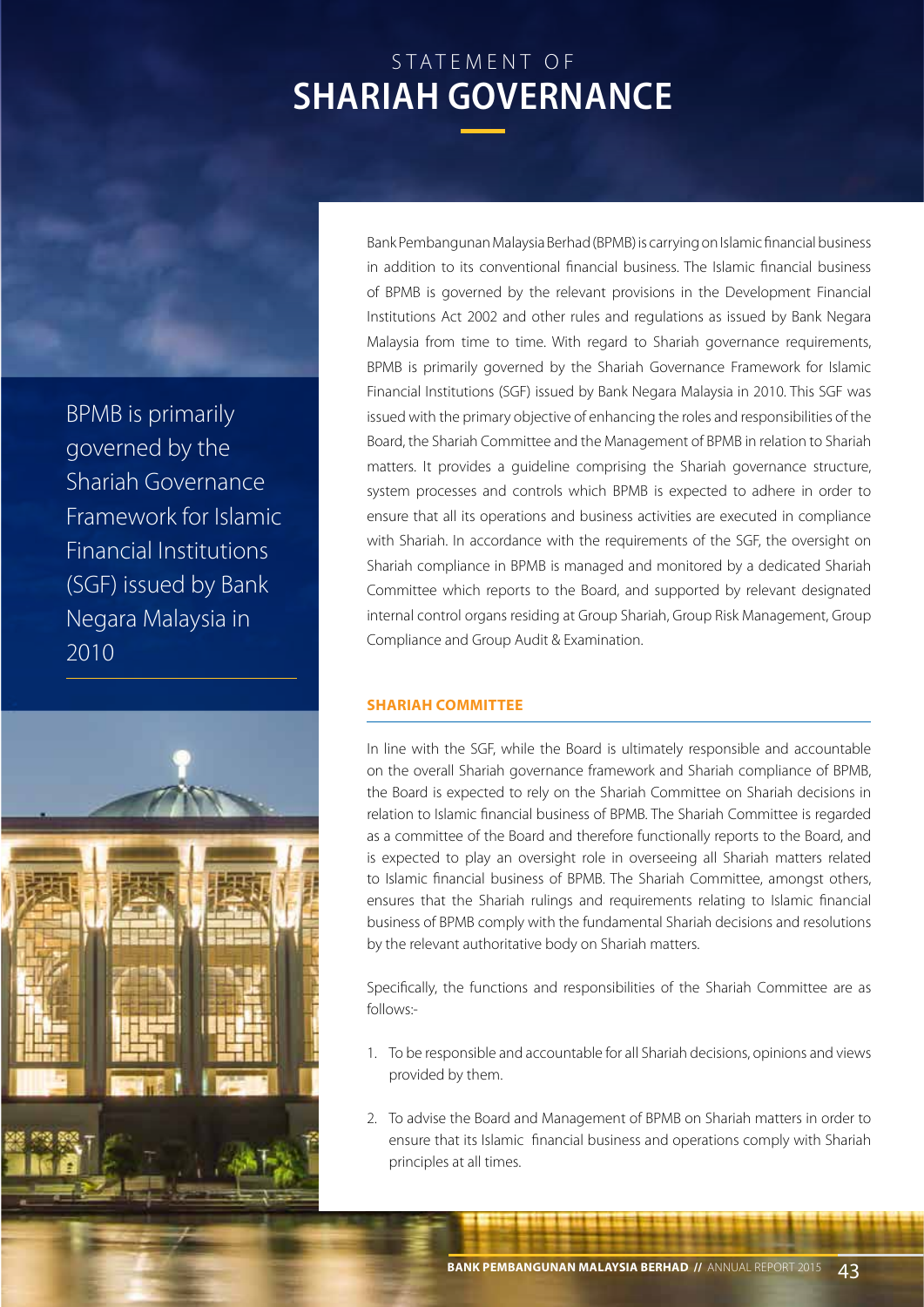- 3. To validate and endorse the following:
	- a) The Islamic products and services of BPMB are in compliance with Shariah principles in all aspects including:-
		- • The terms and conditions contained in the forms, contracts and agreements used in executing the transactions;
		- The quidelines, manuals and procedures in relation to the products and services, schemes and funds offered by BPMB; and
		- • The marketing advertisement, disclosure sheets, sales illustrations and brochures used to describe the product.
	- b) The policies and procedures applicable to Islamic financial business prepared by BPMB and to ensure that the contents therein do not contain any elements which are not in line with Shariah.
- 4. To confirm and form an independent opinion on Shariah compliance status based on the assessment on the works carried out by Shariah review and Shariah audit, and provide assurance information to be disclosed in the annual report, with respect to the following:-
	- • The transactions and dealings by BPMB in relation to its Islamic financial business for the reporting year are in compliance with Shariah;
	- The allocation of profit and charging of losses relating to investment accounts, if any, are Shariah-compliant;
	- • The Shariah non-compliant earnings realized from relevant sources or means are to be de-recognized and/ or to be channeled for charity purposes;
	- • The calculation of Zakat is Shariah-compliant
- 5. To advise BPMB to consult the Shariah Advisory Council of Bank Negara Malaysia (SAC) on any Shariah matters which could not be resolved.
- 6. To provide written Shariah opinion(s) in the following circumstances:-
	- • Where BPMB refers to the SAC for advice; or
	- Where BPMB submits applications to Bank Negara Malaysia for approval of new Islamic products
- 7. To assist and provide advice on Shariah matters to related parties such as legal counsel, auditor or consultant appointed by BPMB based on the recommendation or request from the Management.

8. To put on record its concerns over any Shariah noncompliance issues in its report or statements directed to the Board.

#### **Meetings and Attendance**

Based on the Terms of Reference of the Shariah Committee and in line with the requirements in the SGF, the meetings shall be held at least 6 times a year. During the financial year 2015, the Shariah Committee had held 10 meetings. The members of the Shariah Committee and their record of attendance are as follows:-

| <b>MEMBERSOF SHARIAH COMMITTEE</b>              | <b>NO OF</b><br><b>MEETING AND</b><br><b>ATTENDANCE</b> |
|-------------------------------------------------|---------------------------------------------------------|
| Tan Sri Dato' Seri (Dr) Hj Harussani Hj Zakaria | 8/10                                                    |
| Asst. Prof. Dr. Miszairi Sitiris                | 10/10                                                   |
| Assoc, Prof. Dr Noraini Mohd Ariffin            | 9/10                                                    |
| Professor Dr. Hi Abdul Samat Musa *             | 6/7                                                     |
| Dr. Rushdi Ramli *                              | 7/7                                                     |
| Dr Ridzwan Ahmad**                              | 3/3                                                     |

*\* Newly appointed w.e.f. 1st April 2015* 

*\*\* Retired w.e.f. 31st March 2015*

#### **a) Group Shariah**

Group Shariah in BPMB is assisting the Shariah Committee with regard to **internal Shariah research** function which includes day-to-day advisory and pre-approval review in relation to BPMB Group's business and support stakeholders on Shariah aspects in Islamic financial business. It also serves as the secretariat to the Shariah Committee in undertaking related administrative matters. Group Shariah is currently organized into 4 main areas of responsibilities as follows:

### **i. Shariah Advisory**

Responsible for providing Shariah advice and consultancy to relevant stakeholders and entities within BPMB Group, based on the decisions, precedents, rulings, advice and guidelines already made or issued by BPMB's Shariah Committee, BNM's Shariah Advisory Council and SC's Shariah Advisory Council.

## **ii. Shariah Research & Secretariat**

Responsible for performing in-depth Shariah research and studies on Shariah issues identified from time to time and to serve as the secretariat to the Shariah